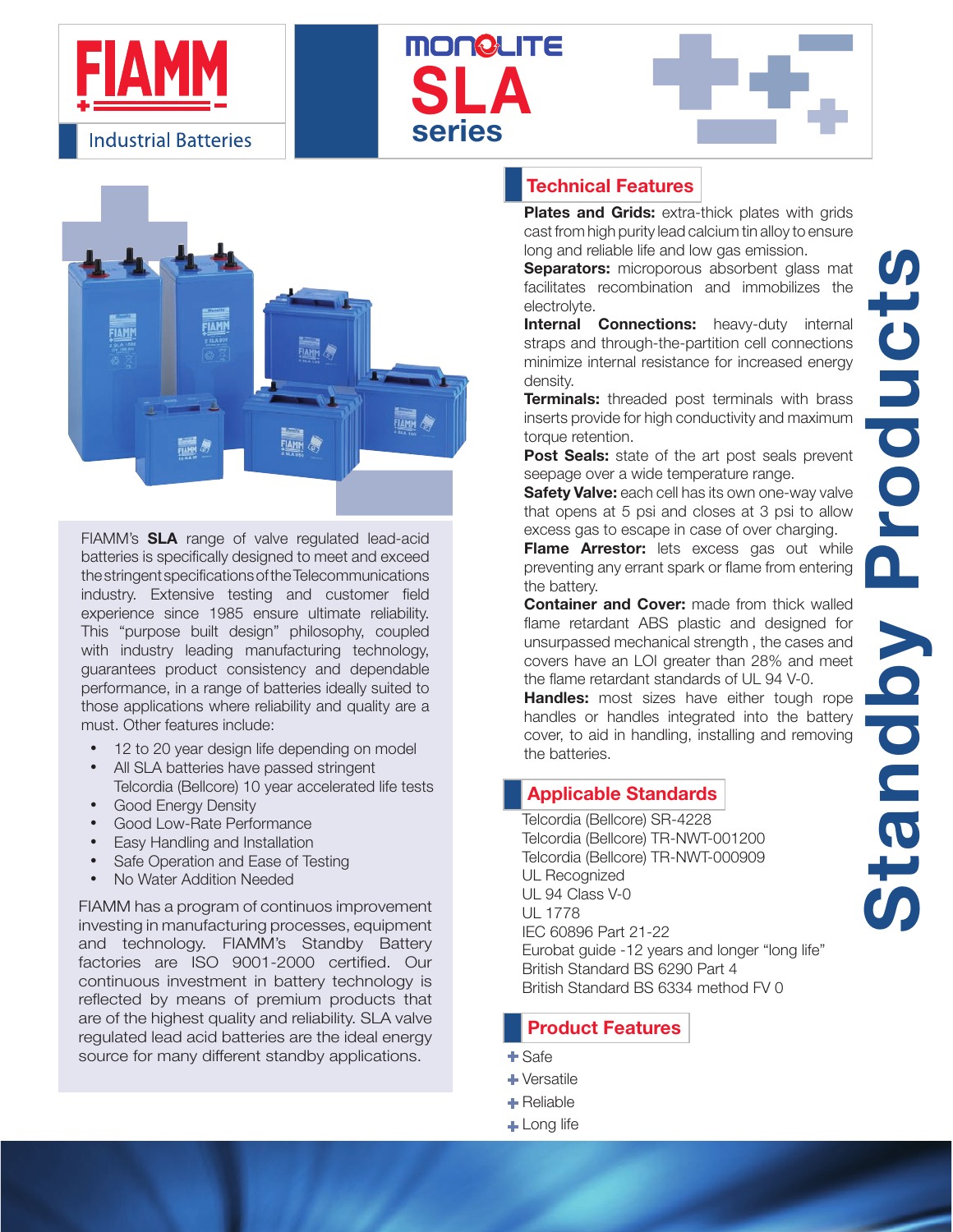#### FIAMM SLA range

| <b>BATTERY</b> | <b>NOMINAL</b> | <b>CAPACITY (Ah)</b><br>at 77°F | <b>SHORT CIRCUIT</b><br><b>CURRENT (A)</b> | <b>DC INTERNAL</b><br><b>RESISTANCE (mohm)</b> |        |     | <b>DIMENSIONS</b> |     |               |     | <b>WEIGHT</b> |     | <b>Terminal</b> |  |
|----------------|----------------|---------------------------------|--------------------------------------------|------------------------------------------------|--------|-----|-------------------|-----|---------------|-----|---------------|-----|-----------------|--|
| <b>TYPE</b>    | <b>VOLTAGE</b> | 8 hrs to                        | IEC 60896-21                               | IEC 60896-21                                   | Length |     | <b>Width</b>      |     | <b>Height</b> |     |               |     | <b>Type</b>     |  |
|                | (V)            | 1.75 Vpc                        |                                            |                                                | in.    | mm  | in                | mm  | in            | mm  | <b>lbs</b>    | kg  |                 |  |
| 12 SLA 12      | 12             | 12                              |                                            |                                                | 7.87   | 200 | 3.03              | 77  | 5.43          | 138 | 12.35         | 5.6 | Male M6         |  |
| 12 SLA 25      | 12             | 25                              | 1150                                       | 11                                             | 8.58   | 218 | 5.08              | 129 | 6.53          | 166 | 24.2          | 11  | Male M8         |  |
| 12 SLA 30      | 12             | 30                              | 1300                                       | 9.0                                            | 7.91   | 201 | 5.43              | 138 | 7.48          | 190 | 30.8          | 14  | Male M8         |  |
| 12 SLA 50      | 12             | 50                              | 2030                                       | 6.0                                            | 11.33  | 288 | 6.81              | 173 | 7.95          | 202 | 48.4          | 22  | Male M8         |  |
| 12 SLA 75      | 12             | 75                              | 3000                                       | 4.0                                            | 14.17  | 360 | 6.45              | 164 | 8.97          | 228 | 70.4          | 31  | Male M8         |  |
| 6 SLA 100      | 6              | 100                             | 3800                                       | 1.7                                            | 10.66  | 271 | 6.81              | 173 | 7.95          | 202 | 46.2          | 21  | Male M8         |  |
| 6 SLA 125      | 6              | 125                             | 4300                                       | 1.4                                            | 10.55  | 268 | 6.77              | 172 | 9.33          | 237 | 57.2          | 26  | Male M8         |  |
| 6 SLA 160      | 6              | 160                             | 3050                                       | 1.96                                           | 11.73  | 298 | 7.95              | 202 | 8.89          | 226 | 74.8          | 34  | Male M8         |  |
| 4 SLA 150      | $\overline{4}$ | 150                             | 5000                                       | 0.70                                           | 10.67  | 271 | 6.81              | 173 | 7.95          | 202 | 44            | 20  | Male M8         |  |
| 4 SLA 200      | $\overline{4}$ | 200                             | 3800                                       | 1.0                                            | 9.84   | 250 | 7.95              | 202 | 8.89          | 226 | 57.2          | 26  | Male M8         |  |
| 2 SLA 250      | $\overline{2}$ | 250                             | 5900                                       | 0.35                                           | 10.67  | 271 | 6.81              | 173 | 7.95          | 202 | 39.6          | 18  | Male M8         |  |
| 2 SLA 300      | $\overline{2}$ | 300                             | 6300                                       | 0,32                                           | 10.67  | 271 | 6.81              | 173 | 7.95          | 202 | 44            | 20  | Male M8         |  |
| 2 SLA 405      | $\overline{2}$ | 405                             | 7600                                       | 0.26                                           | 9.84   | 250 | 7.95              | 202 | 8.89          | 226 | 57.2          | 26  | Male M8         |  |
| 2 SLA 500*     | $\overline{2}$ | 500                             | 9700                                       | 0.21                                           | 15.23  | 387 | 6.81              | 173 | 9.88          | 251 | 81.4          | 37  | Male M8         |  |
| 2 SLA 580*     | $\overline{2}$ | 580                             | 10800                                      | 0.19                                           | 15.23  | 387 | 6.81              | 173 | 9.88          | 251 | 90.2          | 40  | Male M8         |  |
| 2 SLA 800**    | $\overline{2}$ | 800                             | 9700                                       | 0.206                                          | 10     | 254 | 20.66             | 525 | 8.26          | 210 | 140.8         | 64  | Male M12        |  |
| 2 SLA 1000**   | $\overline{2}$ | 1048                            | 12000                                      | 0.165                                          | 10     | 254 | 20.66             | 525 | 8.26          | 210 | 162.8         | 74  | Male M12        |  |
| 2 SLA 1500**   | $\overline{2}$ | 1500                            | 16000                                      | 0.125                                          | 10.82  | 275 | 25.98             | 660 | 8.26          | 210 | 242           | 110 | Female M10      |  |
| 2 SLA 2000**   | $\overline{2}$ | 2000                            | 20000                                      | 0.102                                          | 14.48  | 368 | 25.98             | 660 | 8.58          | 218 | 314.6         | 143 | Female M10      |  |

\* The front view is the short side

\*\* This cell must be installed horrizontally

#### Torque Settings

- $\blacksquare$  Male M6: 50-55 inlbs (5.6-6.2 Nm)
- **Male M8: 65-70 inlbs (7.3-8 Nm)**
- Male M12: 175-220 inlbs (20-25 Nm)
- Female M10: 175-220 inlbs (20-25 Nm)

#### Electrical Characteristics

- **FLOAT VOLTAGE CHARGE AT 77°F: 2.26 Vpc**
- TEMPERATURE COMPENSATION: -1.38 mV/°F
- SELF-DISCHARGE AT 77°F: < 2% / month

FIAMM Energy LLC 1 FIAMM Way Waynesboro, GA 30830 www.fiamm.com email:info.standby.america@fiamm.com

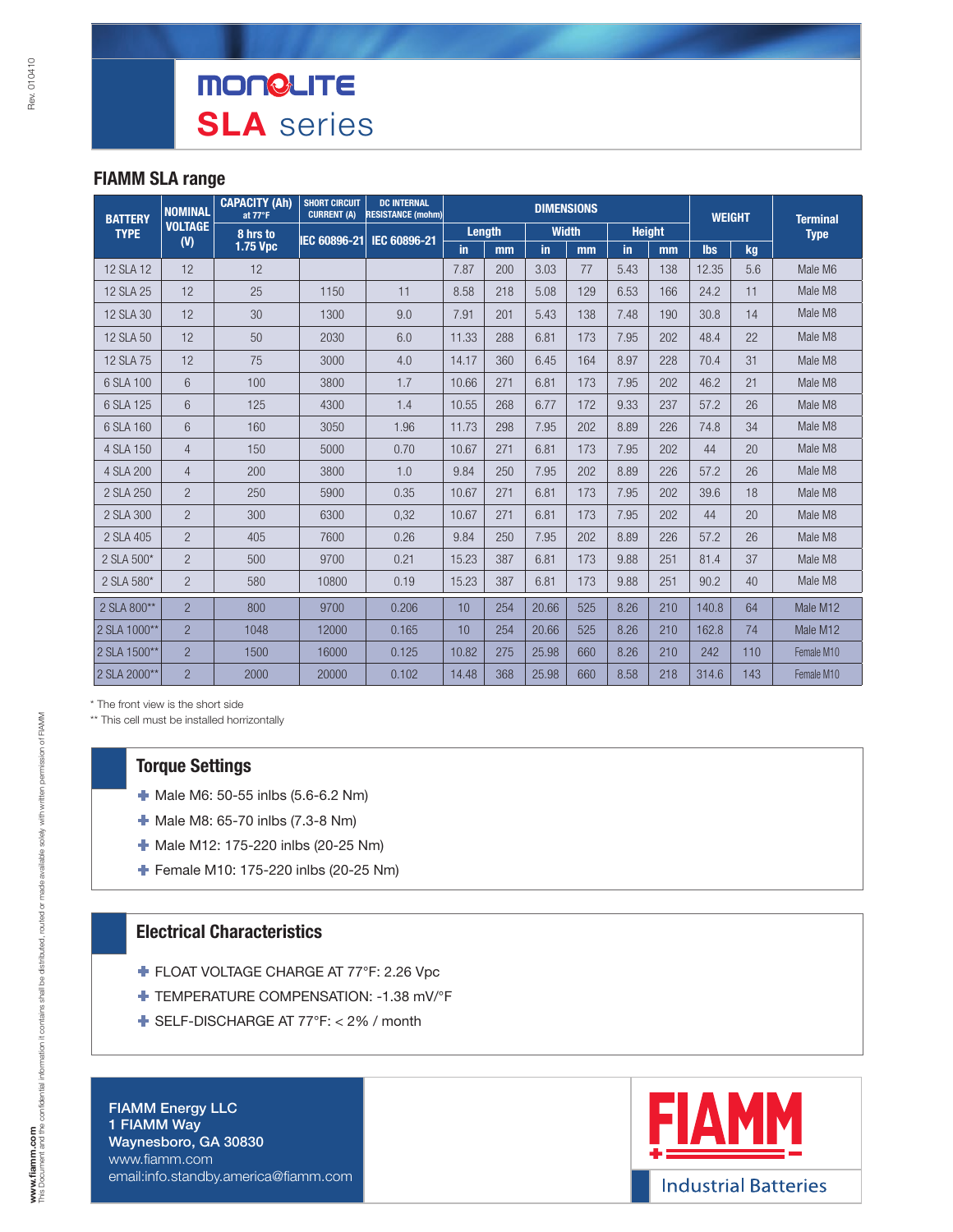# **MONGLITE SLA** series

| <b>BATTERY</b>   |              |      |      |                |      |      |      | Constant Current Discharge Rates Amperes to 1.67 Vpc at 77°F (25°C) |                |                |      |              |      |      |      |
|------------------|--------------|------|------|----------------|------|------|------|---------------------------------------------------------------------|----------------|----------------|------|--------------|------|------|------|
| <b>TYPE</b>      |              |      |      | <b>MINUTES</b> |      |      |      |                                                                     |                |                |      | <b>HOURS</b> |      |      |      |
|                  | $\mathbf{1}$ | 5    | 10   | 15             | 20   | 30   | 45   | 60                                                                  | $\overline{2}$ | 3 <sup>2</sup> | 4    | 5            | 8    | 10   | 20   |
| <b>12 SLA 12</b> | 69.0         | 42.0 | 29.0 | 22.5           | 18.5 | 13.9 | 10.2 | 8.17                                                                | 4.70           | 3.38           | 2.68 | 2.23         | 1.51 | 1.25 | 0.65 |
| <b>12 SLA 25</b> | 117          | 87.3 | 61.0 | 47.0           | 38.7 | 29.0 | 21.3 | 16.8                                                                | 9.51           | 6.83           | 5.43 | 4.54         | 3.14 | 2.59 | 1.37 |
| <b>12 SLA 30</b> | 139          | 104  | 72.6 | 56.0           | 46.1 | 34.6 | 25.5 | 20.2                                                                | 11.4           | 8.20           | 6.52 | 5.45         | 3.76 | 3.10 | 1.64 |
| <b>12 SLA 50</b> | 231          | 173  | 121  | 93.3           | 76.9 | 57.6 | 42.5 | 33.7                                                                | 19.0           | 13.7           | 10.9 | 9.08         | 6.27 | 5.17 | 2.74 |
| <b>12 SLA 75</b> | 347          | 260  | 182  | 140            | 115  | 86.4 | 63.8 | 50.5                                                                | 28.5           | 20.5           | 16.3 | 13.6         | 9.41 | 7.76 | 4.10 |
| 6 SLA 100        | 463          | 346  | 242  | 187            | 154  | 115  | 85.0 | 67.4                                                                | 38.0           | 27.3           | 21.7 | 18.2         | 12.5 | 10.3 | 5.47 |
| 6 SLA 125        | 348          | 305  | 251  | 205            | 176  | 134  | 103  | 83.2                                                                | 47.5           | 34.2           | 27.2 | 22.7         | 15.7 | 12.9 | 6.84 |
| 6 SLA 160        | 566          | 486  | 369  | 273            | 229  | 177  | 135  | 109                                                                 | 64.4           | 46.2           | 36.4 | 30.2         | 20.6 | 17.1 | 8.94 |
| <b>4 SLA 150</b> | 630          | 494  | 357  | 280            | 230  | 173  | 128  | 102                                                                 | 57.5           | 41.6           | 33.0 | 27.6         | 19.1 | 15.7 | 8.32 |
| <b>4 SLA 200</b> | 573          | 510  | 430  | 362            | 304  | 228  | 169  | 138                                                                 | 80.5           | 57.8           | 45.4 | 37.7         | 25.7 | 21.4 | 11.2 |
| 2 SLA 250        | 851          | 679  | 529  | 430            | 368  | 283  | 212  | 168                                                                 | 94.5           | 68.7           | 55.4 | 46.5         | 31.5 | 25.8 | 13.9 |
| 2 SLA 300        | 885          | 738  | 603  | 498            | 427  | 332  | 253  | 201                                                                 | 114            | 82.4           | 66.4 | 55.8         | 37.8 | 31.0 | 16.7 |
| 2 SLA 405        | 896          | 761  | 656  | 584            | 525  | 415  | 310  | 251                                                                 | 148            | 109            | 86.9 | 72.6         | 49.3 | 41.1 | 21.8 |
| 2 SLA 500        | 1506         | 1264 | 1009 | 832            | 701  | 536  | 404  | 327                                                                 | 190            | 137            | 109  | 90.8         | 62.7 | 51.7 | 27.4 |
| 2 SLA 580        | 1649         | 1405 | 1152 | 956            | 811  | 624  | 476  | 384                                                                 | 220            | 159            | 126  | 105          | 72.8 | 60.0 | 31.7 |
| 2 SLA 800        | 1429         | 1369 | 1293 | 1199           | 1049 | 855  | 658  | 536                                                                 | 324            | 238            | 191  | 159          | 106  | 86.6 | 46.1 |
| 2 SLA 1000       | 1786         | 1712 | 1616 | 1498           | 1311 | 1069 | 822  | 670                                                                 | 405            | 297            | 239  | 199          | 132  | 108  | 57.6 |
| 2 SLA 1500       | 2035         | 1885 | 1711 | 1553           | 1408 | 1202 | 975  | 824                                                                 | 530            | 400            | 321  | 271          | 189  | 156  | 85.9 |
| 2 SLA 2000       | 2713         | 2513 | 2281 | 2070           | 1877 | 1602 | 1300 | 1099                                                                | 706            | 533            | 428  | 362          | 252  | 207  | 115  |

|                               |              |                 |      |      |                |      | Constant Current Discharge Rates Amperes to 1.75 Vpc at 77°F (25°C) |      |                |      |      |                 |      |      |      |
|-------------------------------|--------------|-----------------|------|------|----------------|------|---------------------------------------------------------------------|------|----------------|------|------|-----------------|------|------|------|
| <b>BATTERY</b><br><b>TYPE</b> |              |                 |      |      | <b>MINUTES</b> |      |                                                                     |      |                |      |      | <b>HOURS</b>    |      |      |      |
|                               | $\mathbf{1}$ | $5\phantom{.0}$ | 10   | 15   | 20             | 30   | 45                                                                  | 60   | $\overline{2}$ | 3    | 4    | $5\phantom{.0}$ | 8    | 10   | 20   |
| <b>12 SLA 12</b>              | 60.7         | 38.9            | 27.5 | 21.6 | 17.9           | 13.5 | 9.98                                                                | 8.01 | 4.63           | 3.33 | 2.64 | 2.20            | 1.49 | 1.23 | 0.65 |
| <b>12 SLA 25</b>              | 101          | 78.0            | 56.0 | 44.0 | 36.5           | 27.5 | 20.6                                                                | 16.3 | 9.32           | 6.77 | 5.39 | 4.51            | 3.12 | 2.56 | 1.35 |
| <b>12 SLA 30</b>              | 120          | 92.7            | 66.6 | 52.4 | 43.5           | 32.8 | 24.6                                                                | 19.6 | 11.2           | 8.12 | 6.47 | 5.41            | 3.74 | 3.08 | 1.63 |
| <b>12 SLA 50</b>              | 202          | 155             | 111  | 87.3 | 72.4           | 54.7 | 41.0                                                                | 32.6 | 18.5           | 13.5 | 10.8 | 9.02            | 6.23 | 5.13 | 2.71 |
| <b>12 SLA 75</b>              | 303          | 232             | 166  | 131  | 109            | 82.0 | 61.5                                                                | 48.9 | 27.8           | 20.3 | 16.2 | 13.5            | 9.35 | 7.69 | 4.07 |
| 6 SLA 100                     | 404          | 309             | 222  | 175  | 145            | 109  | 82.0                                                                | 65.2 | 37.1           | 27.1 | 21.6 | 18.0            | 12.5 | 10.3 | 5.42 |
| 6 SLA 125                     | 301          | 259             | 216  | 186  | 162            | 126  | 97.9                                                                | 80.3 | 46.6           | 33.8 | 26.9 | 22.6            | 15.6 | 12.8 | 6.78 |
| 6 SLA 160                     | 524          | 445             | 330  | 255  | 215            | 169  | 130                                                                 | 106  | 62.9           | 45.0 | 35.4 | 29.4            | 20.1 | 16.7 | 8.78 |
| <b>4 SLA 150</b>              | 546          | 439             | 326  | 262  | 218            | 164  | 123                                                                 | 98.3 | 56.5           | 41.1 | 32.7 | 27.4            | 18.9 | 15.6 | 8.24 |
| <b>4 SLA 200</b>              | 513          | 465             | 393  | 330  | 278            | 215  | 162                                                                 | 131  | 78.6           | 56.3 | 44.2 | 36.8            | 25.1 | 20.9 | 11.0 |
| 2 SLA 250                     | 705          | 586             | 473  | 393  | 342            | 265  | 201                                                                 | 161  | 92.9           | 67.8 | 54.7 | 46.0            | 31.2 | 25.6 | 13.8 |
| 2 SLA 300                     | 759          | 642             | 528  | 454  | 399            | 315  | 240                                                                 | 193  | 112            | 81.3 | 65.7 | 55.2            | 37.5 | 30.7 | 16.6 |
| 2 SLA 405                     | 763          | 695             | 616  | 551  | 496            | 394  | 296                                                                 | 241  | 145            | 108  | 86.1 | 71.9            | 49.1 | 40.8 | 21.7 |
| <b>2 SLA 500</b>              | 1332         | 1090            | 882  | 752  | 650            | 506  | 387                                                                 | 317  | 186            | 135  | 108  | 90.2            | 62.3 | 51.3 | 27.1 |
| 2 SLA 580                     | 1396         | 1208            | 999  | 863  | 745            | 585  | 456                                                                 | 373  | 216            | 157  | 125  | 105             | 72.3 | 59.5 | 31.5 |
| 2 SLA 800                     | 1141         | 1122            | 1090 | 1037 | 937            | 793  | 622                                                                 | 514  | 316            | 234  | 187  | 157             | 105  | 85.6 | 45.5 |
| 2 SLA 1000                    | 1427         | 1403            | 1362 | 1296 | 1171           | 992  | 777                                                                 | 642  | 395            | 292  | 234  | 196             | 131  | 107  | 56.9 |
| 2 SLA 1500                    | 1637         | 1565            | 1473 | 1374 | 1274           | 1112 | 929                                                                 | 791  | 514            | 389  | 315  | 267             | 187  | 154  | 84.8 |
| 2 SLA 2000                    | 2182         | 2086            | 1964 | 1831 | 1698           | 1483 | 1238                                                                | 1054 | 686            | 519  | 420  | 357             | 249  | 205  | 113  |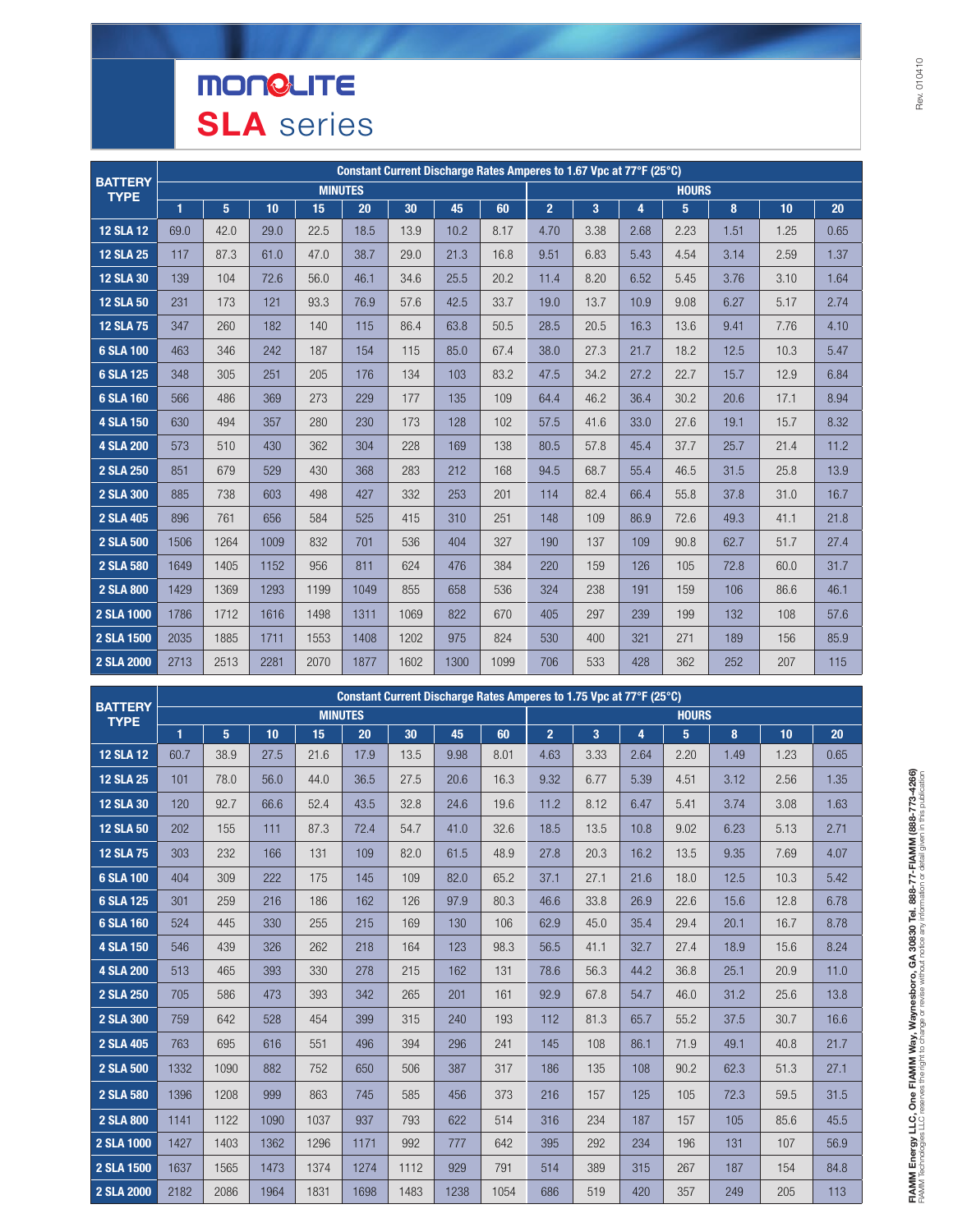# **MONGLITE SLA** series

| <b>BATTERY</b>   |      |                |      |                |      |      |      | Constant Current Discharge Rates Amperes to 1.81 Vpc at 77°F (25°C) |                |      |      |              |      |      |      |
|------------------|------|----------------|------|----------------|------|------|------|---------------------------------------------------------------------|----------------|------|------|--------------|------|------|------|
| <b>TYPE</b>      |      |                |      | <b>MINUTES</b> |      |      |      |                                                                     |                |      |      | <b>HOURS</b> |      |      |      |
|                  | 1    | 5 <sup>5</sup> | 10   | 15             | 20   | 30   | 45   | 60                                                                  | 2 <sup>2</sup> | 3    | 4    | 5            | 8    | 10   | 20   |
| <b>12 SLA 12</b> | 49.7 | 34.4           | 25.4 | 20.3           | 17.0 | 13.0 | 9.69 | 7.81                                                                | 4.54           | 3.27 | 2.59 | 2.16         | 1.47 | 1.21 | 0.64 |
| <b>12 SLA 25</b> | 88.5 | 68.8           | 51.0 | 40.9           | 34.1 | 25.6 | 19.4 | 15.6                                                                | 9.04           | 6.63 | 5.30 | 4.45         | 3.07 | 2.53 | 1.33 |
| <b>12 SLA 30</b> | 102  | 80.3           | 59.7 | 47.8           | 39.9 | 30.9 | 23.3 | 18.7                                                                | 10.9           | 7.96 | 6.36 | 5.34         | 3.69 | 3.03 | 1.60 |
| <b>12 SLA 50</b> | 169  | 133            | 99.7 | 80.2           | 66.8 | 51.7 | 39.0 | 31.2                                                                | 17.9           | 13.3 | 10.6 | 8.89         | 6.14 | 5.05 | 2.67 |
| <b>12 SLA 75</b> | 254  | 200            | 150  | 120            | 100  | 77.5 | 58.4 | 46.7                                                                | 26.9           | 19.9 | 15.9 | 13.3         | 9.22 | 7.58 | 4.01 |
| 6 SLA 100        | 339  | 267            | 199  | 160            | 134  | 103  | 77.9 | 62.3                                                                | 35.8           | 26.5 | 21.2 | 17.8         | 12.3 | 10.1 | 5.34 |
| 6 SLA 125        | 260  | 220            | 187  | 163            | 143  | 116  | 92.2 | 76.9                                                                | 45.2           | 33.2 | 26.5 | 22.2         | 15.4 | 12.6 | 6.68 |
| 6 SLA 160        | 444  | 372            | 287  | 234            | 200  | 160  | 123  | 100                                                                 | 60.9           | 43.7 | 34.4 | 28.5         | 19.3 | 16.1 | 8.55 |
| <b>4 SLA 150</b> | 463  | 378            | 291  | 239            | 200  | 154  | 117  | 93.9                                                                | 54.7           | 40.2 | 32.1 | 26.9         | 18.6 | 15.2 | 8.09 |
| <b>4 SLA 200</b> | 441  | 409            | 358  | 300            | 253  | 198  | 152  | 125                                                                 | 75.3           | 54.1 | 42.7 | 35.5         | 24.2 | 20.2 | 10.7 |
| 2 SLA 250        | 550  | 472            | 397  | 342            | 302  | 243  | 183  | 151                                                                 | 90.0           | 66.3 | 53.5 | 45.0         | 30.7 | 25.3 | 13.5 |
| 2 SLA 300        | 645  | 558            | 467  | 404            | 359  | 287  | 221  | 180                                                                 | 109            | 79.9 | 64.6 | 54.3         | 36.9 | 30.3 | 16.3 |
| 2 SLA 405        | 673  | 620            | 558  | 496            | 445  | 356  | 278  | 230                                                                 | 141            | 105  | 84.5 | 70.9         | 48.3 | 40.3 | 21.4 |
| 2 SLA 500        | 1082 | 905            | 773  | 667            | 587  | 469  | 367  | 303                                                                 | 181            | 133  | 106  | 88.9         | 61.4 | 50.5 | 26.7 |
| 2 SLA 580        | 1190 | 1011           | 867  | 757            | 668  | 546  | 428  | 354                                                                 | 210            | 154  | 123  | 103          | 71.3 | 58.6 | 31.0 |
| <b>2 SLA 800</b> | 980  | 970            | 942  | 902            | 831  | 709  | 568  | 473                                                                 | 300            | 225  | 181  | 152          | 101  | 82.6 | 43.9 |
| 2 SLA 1000       | 1225 | 1213           | 1177 | 1127           | 1039 | 887  | 710  | 592                                                                 | 375            | 281  | 227  | 190          | 127  | 103  | 54.9 |
| 2 SLA 1500       | 1379 | 1319           | 1245 | 1171           | 1097 | 986  | 841  | 730                                                                 | 492            | 375  | 306  | 259          | 182  | 151  | 81.8 |
| 2 SLA 2000       | 1839 | 1758           | 1660 | 1562           | 1462 | 1314 | 1121 | 974                                                                 | 656            | 499  | 408  | 345          | 243  | 201  | 109  |

| <b>BATTERY</b>   |      |      |      |                |      |      |      | Constant Power Discharge Rates Watt per cell to 1.67 Vpc at 77°F (25°C) |                |      |      |              |      |      |      |
|------------------|------|------|------|----------------|------|------|------|-------------------------------------------------------------------------|----------------|------|------|--------------|------|------|------|
| <b>TYPE</b>      |      |      |      | <b>MINUTES</b> |      |      |      |                                                                         |                |      |      | <b>HOURS</b> |      |      |      |
|                  | 1    | 5    | 10   | 15             | 20   | 30   | 45   | 60                                                                      | $\overline{2}$ | 3    | 4    | 5            | 8    | 10   | 20   |
| <b>12 SLA 12</b> | 122  | 76.9 | 53.9 | 42.1           | 34.8 | 26.1 | 19.4 | 15.5                                                                    | 8.98           | 6.48 | 5.13 | 4.28         | 2.90 | 2.40 | 1.26 |
| <b>12 SLA 25</b> | 202  | 154  | 110  | 85.7           | 71.1 | 53.6 | 39.7 | 31.4                                                                    | 17.9           | 13.0 | 10.4 | 8.72         | 6.03 | 4.95 | 2.62 |
| <b>12 SLA 30</b> | 240  | 184  | 131  | 102            | 84.7 | 64.0 | 47.5 | 37.7                                                                    | 21.4           | 15.6 | 12.5 | 10.5         | 7.23 | 5.94 | 3.14 |
| <b>12 SLA 50</b> | 396  | 303  | 216  | 168            | 140  | 105  | 78.3 | 62.4                                                                    | 35.6           | 26.1 | 20.8 | 17.5         | 12.1 | 9.92 | 5.25 |
| <b>12 SLA 75</b> | 594  | 455  | 324  | 253            | 209  | 158  | 117  | 93.6                                                                    | 53.4           | 39.1 | 31.3 | 26.2         | 18.1 | 14.9 | 7.88 |
| 6 SLA 100        | 792  | 606  | 432  | 337            | 279  | 211  | 157  | 125                                                                     | 71.2           | 52.2 | 41.7 | 35.0         | 24.2 | 19.8 | 10.5 |
| 6 SLA 125        | 601  | 533  | 444  | 367            | 317  | 244  | 188  | 153                                                                     | 88.8           | 65.1 | 52.0 | 43.6         | 30.2 | 24.8 | 13.1 |
| 6 SLA 160        | 931  | 772  | 594  | 490            | 416  | 326  | 250  | 204                                                                     | 121            | 86.9 | 68.4 | 56.9         | 38.8 | 32.2 | 16.9 |
| <b>4 SLA 150</b> | 1069 | 857  | 632  | 501            | 415  | 315  | 234  | 187                                                                     | 107            | 78.2 | 62.5 | 52.4         | 36.2 | 29.8 | 15.8 |
| <b>4 SLA 200</b> | 997  | 895  | 765  | 650            | 551  | 417  | 311  | 255                                                                     | 151            | 108  | 85.4 | 71.0         | 48.5 | 40.3 | 21.1 |
| 2 SLA 250        | 1456 | 1186 | 941  | 774            | 667  | 519  | 392  | 312                                                                     | 177            | 130  | 105  | 88.4         | 60.2 | 49.4 | 26.6 |
| <b>2 SLA 300</b> | 1519 | 1289 | 1069 | 893            | 772  | 607  | 466  | 373                                                                     | 213            | 156  | 126  | 106          | 72.2 | 59.3 | 32.0 |
| 2 SLA 405        | 1588 | 1362 | 1183 | 1060           | 956  | 762  | 574  | 466                                                                     | 276            | 208  | 166  | 139          | 94.9 | 79.1 | 42.1 |
| <b>2 SLA 500</b> | 2657 | 2254 | 1822 | 1515           | 1284 | 989  | 750  | 609                                                                     | 356            | 260  | 208  | 174          | 121  | 99.0 | 52.4 |
| 2 SLA 580        | 2903 | 2500 | 2073 | 1735           | 1481 | 1148 | 882  | 715                                                                     | 413            | 301  | 241  | 202          | 140  | 115  | 60.8 |
| <b>2 SLA 800</b> | 2430 | 2340 | 2224 | 2077           | 1838 | 1521 | 1187 | 975                                                                     | 599            | 443  | 357  | 299          | 200  | 164  | 87.5 |
| 2 SLA 1000       | 3038 | 2926 | 2779 | 2596           | 2297 | 1901 | 1484 | 1219                                                                    | 749            | 553  | 446  | 374          | 250  | 205  | 109  |
| 2 SLA 1500       | 3554 | 3313 | 3028 | 2766           | 2522 | 2171 | 1777 | 1511                                                                    | 983            | 745  | 601  | 510          | 358  | 296  | 163  |
| 2 SLA 2000       | 4739 | 4418 | 4038 | 3688           | 3363 | 2894 | 2369 | 2015                                                                    | 1310           | 993  | 802  | 681          | 477  | 395  | 217  |